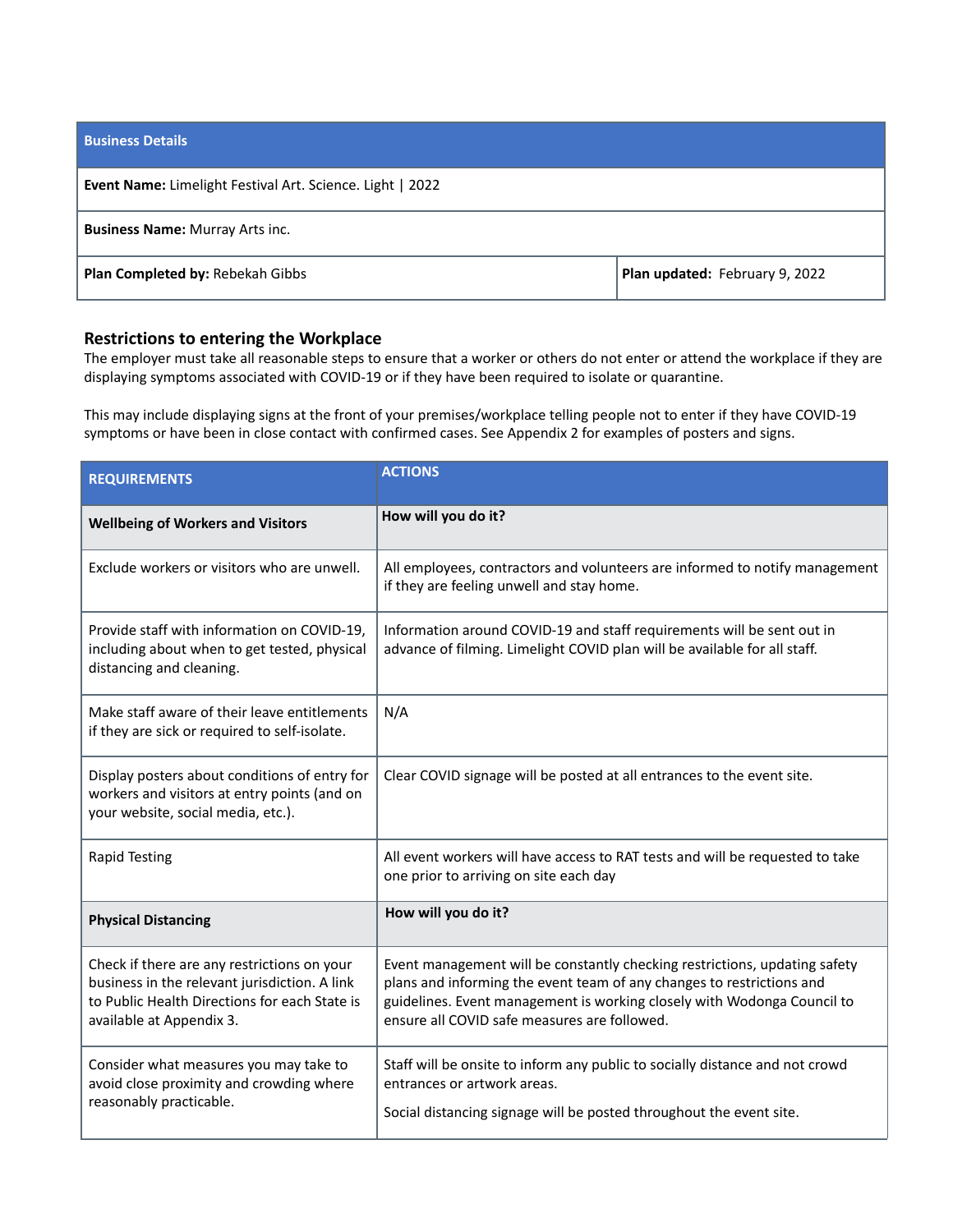| Assign workers to specific workstations and<br>minimise worker movement between<br>workstations.<br>If the above measure is not reasonably<br>practicable, clean workstations with<br>detergent or disinfect between use. | High touch items will be wiped down between team members required to use<br>it. Where reasonably possible staff will limit the number of artworks they are<br>required to work on.                  |
|---------------------------------------------------------------------------------------------------------------------------------------------------------------------------------------------------------------------------|-----------------------------------------------------------------------------------------------------------------------------------------------------------------------------------------------------|
| Put plans and systems in place to monitor<br>and control the number of workers and<br>customers on site at any given time to allow<br>for physical distancing.                                                            | Due to the large scale of the site we do not predict a capacity will be reached.<br>Event staff will monitor areas within the event to ensure no one area reaches<br>more than one person per 2sqm. |
| Maintain 1.5 metres physical distance,<br>including during meal breaks.                                                                                                                                                   | Meal breaks will be taken separately for all staff, volunteers and contractors on<br>site                                                                                                           |
| Hold meetings by telephone or video where<br>reasonably practicable.                                                                                                                                                      | All meetings in lead up to event will be held electronically where possible or in<br>a socially distanced location                                                                                  |
| Review regular deliveries and request<br>contactless delivery and invoicing where<br>reasonably practicable.                                                                                                              | All deliveries will be contactless as much as reasonably possible. All<br>contractors are to always follow their COVID safe plans on site.                                                          |
| Place signage near lifts and areas where<br>people may congregate, directing workers<br>and visitors to maintain physical distancing.                                                                                     | N/A                                                                                                                                                                                                 |
| If people gather immediately outside the<br>premises, have a strategy in place to<br>manage gathering that may occur.                                                                                                     | N/A                                                                                                                                                                                                 |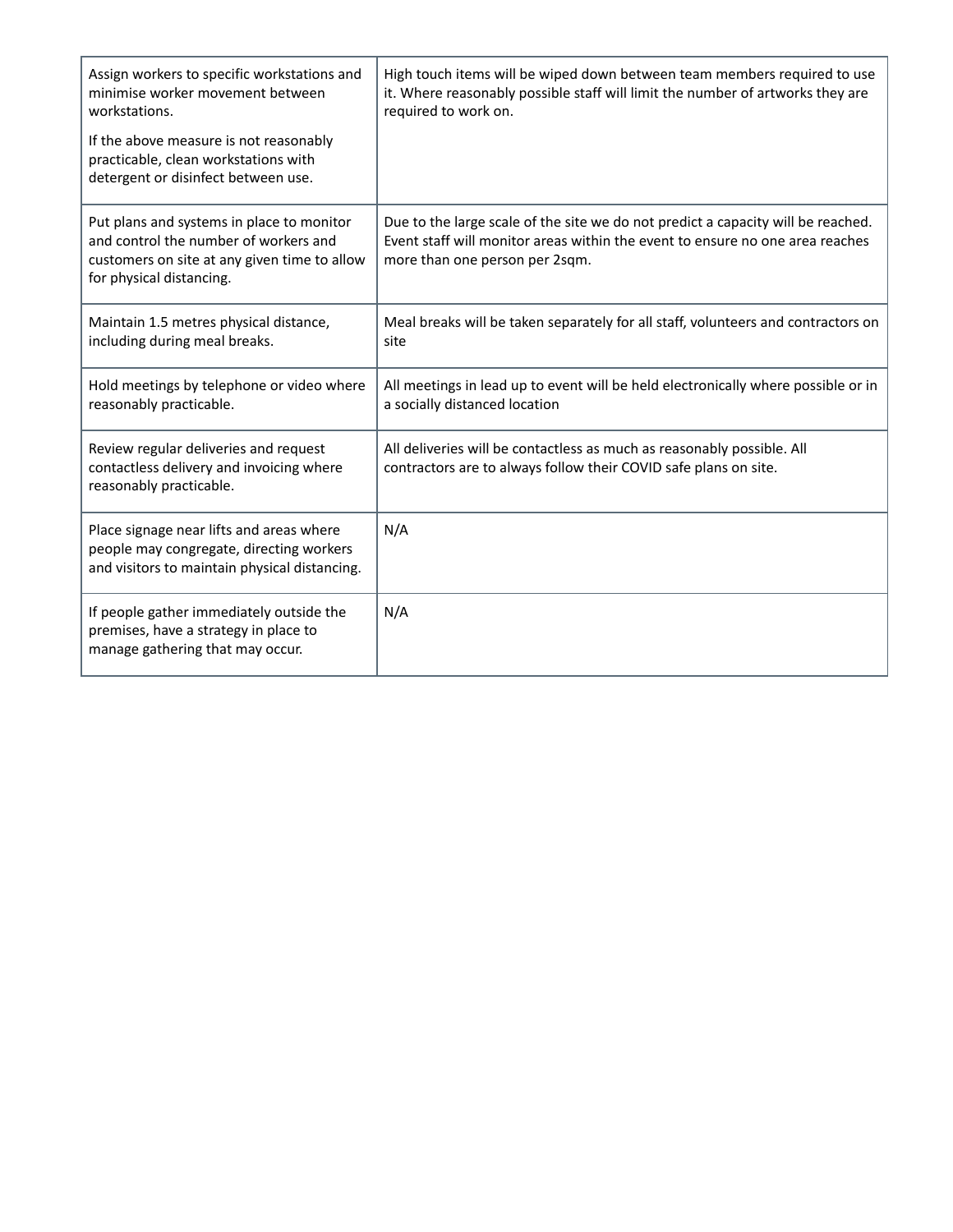# **HYGIENE AND CLEANING**

#### **Cleaning**

The employer should prepare, implement and maintain a schedule for cleaning and, where appropriate, disinfecting, that ensures the workplace is routinely cleaned. This may include cleaning and disinfecting of furniture, equipment and other items.

The cleaning schedule should be in writing, so all workers are aware of the requirements. The schedule should take into account the level of risk of exposure to, contracting or spreading COVID-19 in the workplace.

#### **Hygiene**

The employer must implement a hygiene procedure to ensure all persons at the workplace are observing appropriate hygiene measures to minimise risk of exposure to, contracting or spreading COVID-19 within the workplace. This procedure includes hand washing practices of workers and other people in the workplace that use soap and water, or the use of hand sanitiser as appropriate depending on the circumstances.

#### **Supplies and equipment**

The employer must provide all the supplies and equipment necessary to ensure that the cleaning schedule and hygiene procedure implemented for the workplace can be completed. See Appendix 4 of the Safe Work Australia Guide on how to [clean](https://www.safeworkaustralia.gov.au/sites/default/files/2020-06/cleaning-table-covid19-24June2020.pdf) and disinfect your [workplace.](https://www.safeworkaustralia.gov.au/sites/default/files/2020-06/cleaning-table-covid19-24June2020.pdf)

The employer should also print posters and signs on good hygiene and hand washing practices to display in bathrooms, kitchens and break rooms. See Appendix 2 for examples of posters and signs.

| <b>REQUIREMENTS</b>                                                                                                                           | <b>ACTIONS</b>                                                                                                                                                                           |
|-----------------------------------------------------------------------------------------------------------------------------------------------|------------------------------------------------------------------------------------------------------------------------------------------------------------------------------------------|
| <b>Hygiene and cleaning</b>                                                                                                                   | How will you do it?                                                                                                                                                                      |
| Provide hand sanitiser at multiple locations<br>throughout the workplace.                                                                     | All entrance locations will have sanitiser available for both the event team<br>and general public. Hand sanitiser will also be carried by event<br>management and available on request. |
| Provide detergent/disinfectant surface wipes to<br>clean workstations and equipment such as<br>monitors, phones, keyboard, and mouse.         | Disinfectant wipes will be available to wipe down equipment as needed.<br>All equipment suppliers will follow their own COVID safe procedures.                                           |
| Ensure bathrooms have hand soap and paper<br>towels, and instructions about hand washing.                                                     | Prior to the event the council will clean and refresh all bathroom products.<br>Throughout event management will check periodically and supplies are<br>refreshed as needed.             |
| If workers are required to clean, ensure they wear<br>gloves when cleaning and wash hands thoroughly<br>before and after with soap and water. | Limelight team members are not required to clean.                                                                                                                                        |